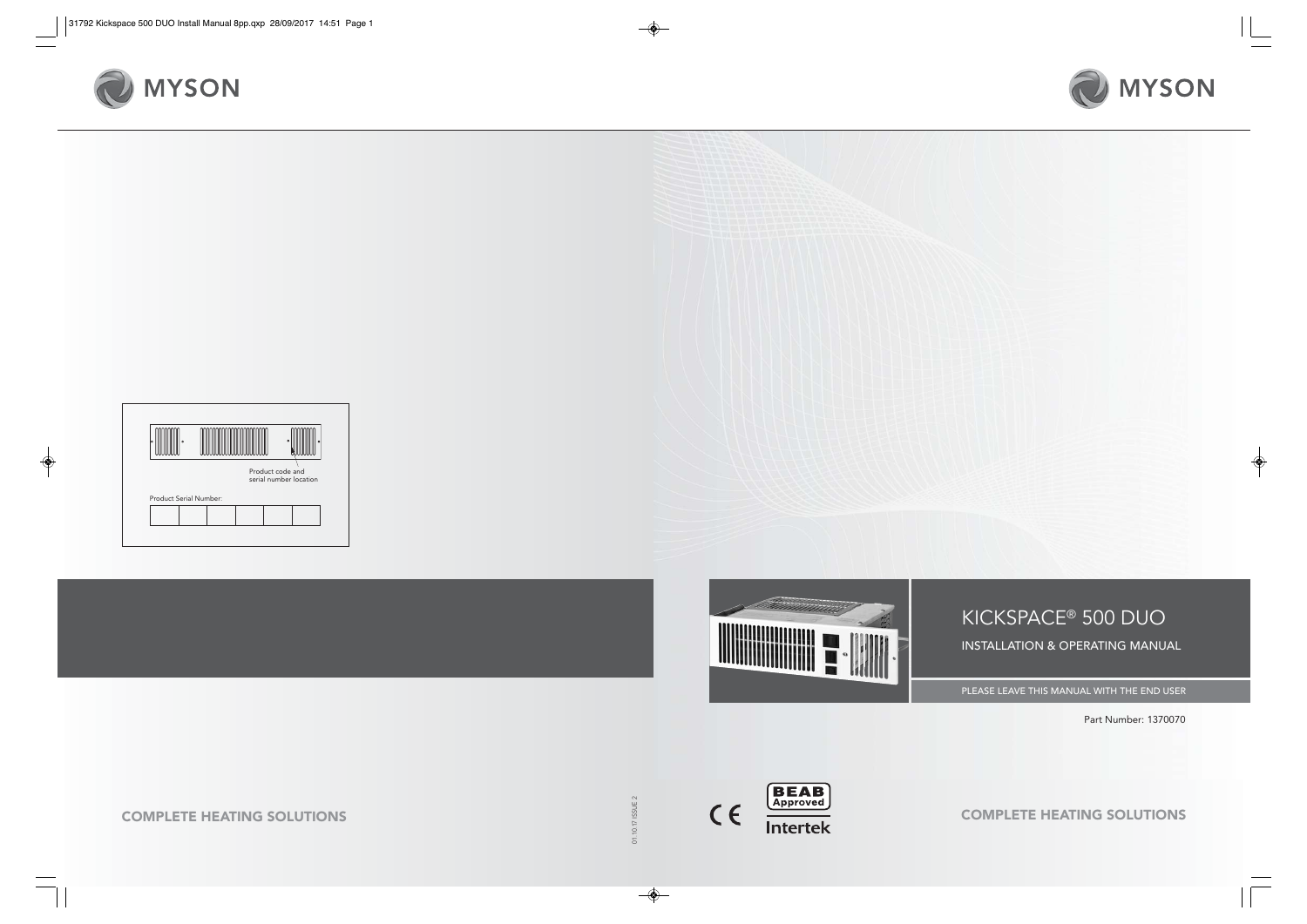## Contents

| 1.0 | Safety Information           | 02 |
|-----|------------------------------|----|
| 2.0 | Installation                 | 03 |
| 3.0 | <b>Water Connection</b>      | 03 |
| 4.0 | <b>Electrical Connection</b> | 04 |
| 5.0 | Controls                     | 04 |
| 6.0 | Troubleshooting              | 05 |
| 7.0 | Appendix                     | 05 |

## 1.0 Safety Information

The KICKSPACE® 500 DUO MUST NOT be installed in a bathroom or other similar high humidity area.

WARNING: KICKSPACE® 500 DUO models must be earthed.

For MYSON KICKSPACE® 500 DUO, a fused electrical spur with a switch having 3mm separation on all poles must be provided in an easily accessible position adjacent to the unit.

If the supply cord to the KICKSPACE® 500 DUO is damaged, it must be replaced by the manufacturer, its service agent or similar qualified persons in order to avoid a hazard.

This appliance can be used by children aged from 8 years and above and persons with reduced physical or mental capabilities or lack of experience and knowledge if they have been given supervision or instruction concerning the use of the appliance in a safe way and understand the hazards involved.

Children shall not play with the appliance. Cleaning and user maintenance shall not be made by children unless they are older than 8 years and supervised.

Keep the appliance and its cord out of reach of children aged less than 8 years.

Children of less than 3 years should be kept away from the unit unless continuously supervised.

Children aged from 3 years and less than 8 years shall only switch on / off the appliance provided that it has been placed or installed in its normal operating position and they have been given supervision or instruction concerning use of the appliance in a safe way and understand the hazards involved.

Children aged from 3 years and less than 8 years shall not plug in, clean the appliance or perform user maintenance.

CAUTION: Some parts of this product can become very hot and cause burns. Particular attention has to be given where children and vulnerable people are present.

# 2.0 Installation

- $\bullet$  Before proceeding with the installation, the heating system design must be considered and the unit correctly sized to meet the heat loss requirements of the room.
- l Before proceeding with the installation, unpack the carton contents and check against the checklist below:
- 1. KICKSPACE® unit.
- 2. Flexible hoses including isolating valves (1 pair).
- 3. Instruction manual.
- 4. Warranty card.
- 5. Grille.
- 6. Screw fixing kit (with grille).
- This MYSON KICKSPACE<sup>®</sup> fan convector is designed for installation in the cavity beneath kitchen cupboards on the vacant floor space, or other similar locations.
- For KICKSPACE<sup>®</sup> 500 DUO a minimum of 25mm clear headroom is required above the top of the KICKSPACE® when fitted.
- l The unit should be mounted on a clean and level floor area under the cupboard base.
- KICKSPACE<sup>®</sup> 500 DUO floor mounting (see Fig. 1a) The KICKSPACE® is normally fitted directly onto the floor and the base of the unit is fitted with four mounting feet.
- KICKSPACE<sup>®</sup> 500 DUO plinth mounting (see Fig. 1b) -• As an alternative to floor mounting the unit may be fitted into the plinth.
- A suitable support must be securely fitted to the floor.
- The top of the support must be level with the lower edge of the cut-out when fitted.

# 3.0 Water Connection

- The KICKSPACE<sup>®</sup> should only be used on closed circulation, two pipe, pump assisted central heating systems.
- l For optimum fan convector heating performance the system must be capable of providing sufficient hot water through the heat exchanger. This means that:
- 1. The minimum pipe size from boiler to fan convector must be at least 15mm. Microbore pipe MUST NOT be used.
- 2. Where the unit is fitted on to a system with other emitters a separate circuit for the fan convector should be considered to provide adequate water flow.
- 3. The system water temperature on the return of the KICKSPACE® must be above 43°C for the fan to switch on.
- 4. This unit is NOT suitable for one-pipe systems.
- 5. Optimum performance will require effective balancing of the whole system.
- 6. This unit must not be used to replace a radiator in an existing system unless an adequate flow of water can be guaranteed.
- Decide the position of the KICKSPACE<sup>®</sup>, mark out and cut the plinth to the dimensions using table on page 6.
- Complete connection to the central heating system according to Section 3, Water Connection.
- Position the KICKSPACE<sup>®</sup> under the cupboard in the required location, with the front edge just behind the line of the plinth.
- Replace the plinth and bring the KICKSPACE<sup>®</sup> forward into the opening so the front edge projects approximately 10mm through the plinth.
- electric element and to minimise risk of electric shock prior to  $\begin{array}{c} \bullet \\ \bullet \\ \bullet \end{array}$  $\bullet$  KICKSPACE® DUO is fitted with a transit cover to protect the the grille being fitted. The cover must only be removed with the electrical supply switched off immediately prior to fitting of the grille.
- l Align the grille and secure it to the unit with two screws supplied (use the shorter screws). (See Fig. 2).
- Secure the unit/grille to the plinth with two screws supplied (use the longer screws). (See Fig. 2).
- Complete the electrical installation, switch on and test the  $\overline{\bullet}$ <br>KICKSPACE® (see Fig. 3). KICKSPACE® (see Fig. 3).
- l When installed in a kitchen consideration should be given to storage of perishable goods in the cupboard above.
- l No rear access to the unit shall be available after installation.

Pipework must be positioned correctly to ensure flexible hoses are not kinked when installed (see Figs. 5a & 5b). Only use the hose sets supplied with this unit. Do not use old or alternative hose sets.

● Connect valve ends of the flexible pipes to the KICKSPACE®.

Note: The direction of the arrows on the valves are not significant in this application (see Fig. 4).

l Open valves fully, check pipe connections for leaks and vent the heat exchanger. A vent screw is provided to vent the heat exchanger.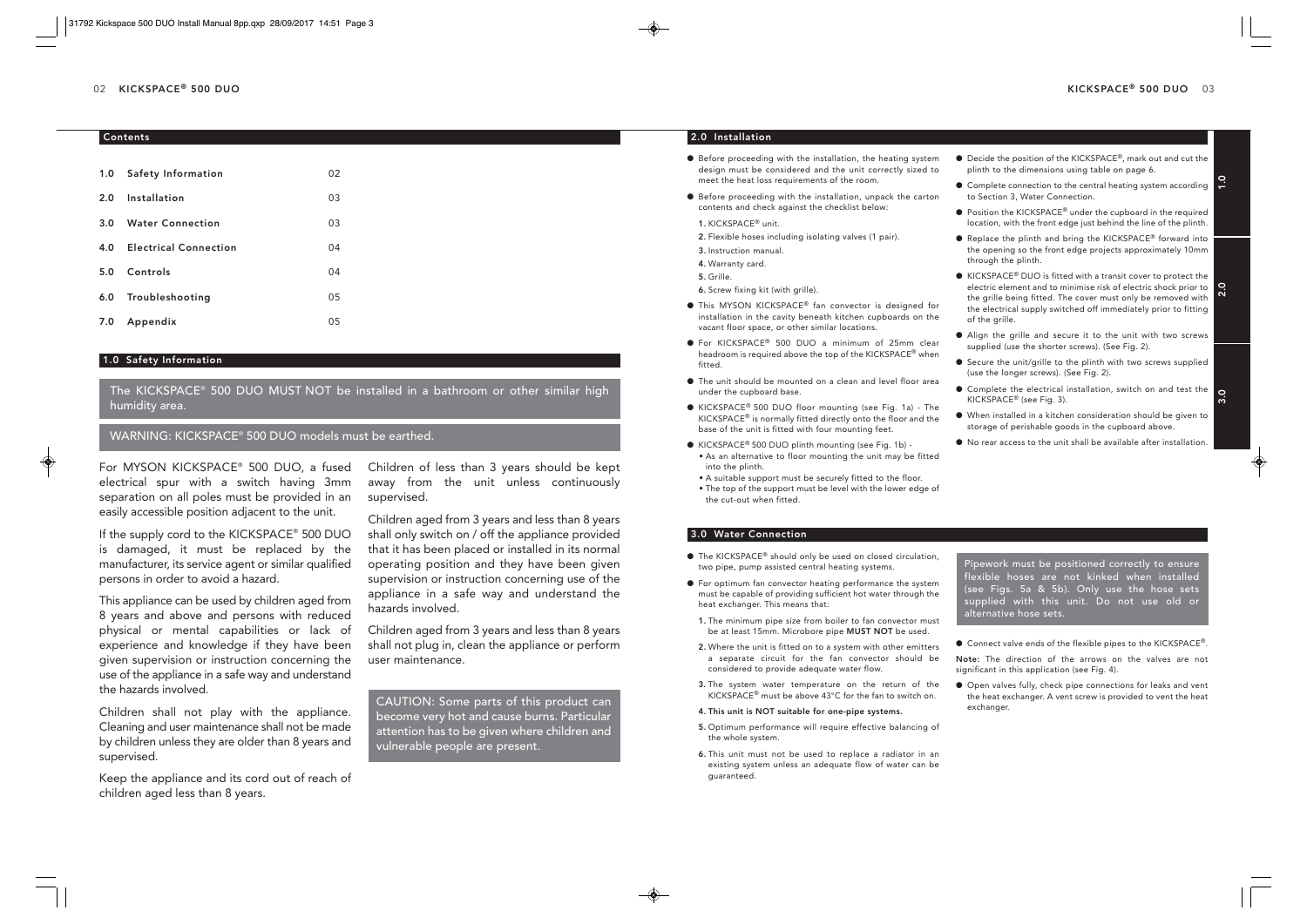## 4.0 Electrical Connection

## WARNING: KICKSPACE® 500 DUO models must be earthed.

- $\bullet$  The electrical installation must comply with local or national wiring regulations.
- l This unit is supplied fitted with a 2 metre 0.75mm2 cord.
- For KICKSPACE<sup>®</sup> 500 DUO a fused (5A) electrical spur with a switch having 3mm separation on all poles must be provided in an easily accessible position adjacent to the unit (see Fig.6).

Do not energise the electrical supply until the remaining stages of the installation have been completed.

## 5.0 Controls

WARNING: This heater is not equipped with a device to control the room temperature. Do not use this heater in small rooms when they are occupied by persons not capable of leaving the room on their own, unless constant supervision is provided.

This unit is controlled by the switches on the front of the unit (see Fig. 3).

Ensure the electricity supply is switched on.

#### Heating Mode – Central Heating

- Set the fan only/off/heating switch to heating
- Set the system selector switch to position II
- Set the fan speed switch to position I
- The unit will now run on low fan speed

The system water temperature on the return of the KICKSPACE® must be above 43°C for the fan to switch on\*

\* When the mean water temperature is greater than the 43°C the fan will switch on, then when the water temperature drops below 43°C the fan will switch off.

Performance will depend on the water temperature at the coil and the flow through the coil.

The fan speed can be set to boost by switching the fan speed to II.

A low setting is recommended for normal operation with the higher speeds for boost heating when required.

#### Heating mode – Electric

The KICKSPACE® 500 DUO incorporates a 1 kW electric heating element to provide heating when the central heating is not in operation. The electric element is controlled independently but cannot be used simultaneously with the central heating.

● If the supply cord to KICKSPACE<sup>®</sup> 500 DUO is damaged, it must be replaced by the manufacturer, its service agent or

similar qualified persons in order to avoid a hazard.

- Set the fan only/off/heating switch to heating
- Set the system selector switch to position I
- Set the fan speed switch to position I
- The unit will now run on low fan speed

The element will not activate if the system water temperature on the return of the KICKSPACE® is above 40°C.

In electric mode at low speed the air temperature will feel warmer than at high speed.

#### Fan Only Mode

If required, the KICKSPACE® can be used in summer for air circulation without heat.

• Set the fan only/off/heating switch to fan only • Adjust fan speed to required setting

WARNING: DO NOT cover the unit or obstruct the grille as this could give risk of fire.

### 6.0 Troubleshooting

Once installed this fan convector becomes an integral part of a complete heating system that includes boiler, pump, other emitters such as radiators and fan convectors, and a number of heating controls, dependent on system complexity. An apparent

problem with this unit may be the result of system controls being incorrectly set and can be solved easily without calling out your installer. Before calling your installer, please carry out the checks listed below.

| Problem            | <b>Possible Causes</b>                                    | Remedy                                                                                                            |
|--------------------|-----------------------------------------------------------|-------------------------------------------------------------------------------------------------------------------|
|                    | Unit switched off                                         | Turn on                                                                                                           |
|                    | Room thermostat not calling for heat                      | Turn up room thermostat                                                                                           |
|                    | Unit not switched on at fused spur                        | Switch on at spur                                                                                                 |
| Fan not working in | Fuse blown at fused spur                                  | Replace fuse                                                                                                      |
| heating mode       | Unit isolating valves shut                                | Open valves                                                                                                       |
|                    | Water temperature of<br>KICKSPACE <sup>®</sup> below 43°C | Ensure boiler, pump and other central<br>heating equipment is working correctly,<br>if not contact your installer |
|                    |                                                           | Note: Operation of fan can be checked by<br>switching to summer setting                                           |

If the fan convector is still faulty after checking the above, call your installer.

KICKSPACE® may have poor performance/cycle if a low water temperature/flow rate is supplied, please refer to your installer as this could be from the following:

- Unit incorrectly sized for heat loss of room
- $\bullet$  Lack of flow to KICKSPACE® from heating system
- Pipe sizes/pump sized incorrectly
- System incorrectly balanced

## 7.0 Appendix

#### Heating Performance Data

|                | Fan<br>Speed | Temperature Difference (°C) |                 |              |                          |                     |                          |                             |              |              |      |
|----------------|--------------|-----------------------------|-----------------|--------------|--------------------------|---------------------|--------------------------|-----------------------------|--------------|--------------|------|
| Model          |              | Heat Output (Watts)         |                 |              |                          | Heat Output (Btu/h) |                          |                             |              |              |      |
|                |              | $\Delta$ T <sub>20</sub>    | $\triangle$ T30 | $\Delta$ T40 | $\Delta$ T <sub>50</sub> | ΔT60                | $\Delta$ T <sub>20</sub> | $\triangle$ T <sub>30</sub> | $\Delta$ T40 | $\Delta$ T50 | ΔT60 |
|                | Normal       | 393                         | 566             | 733          | 896                      | 1056                | 1340                     | 1930                        | 2501         | 3057         | 3603 |
| <b>500 DUO</b> | <b>Boost</b> | 447                         | 683             | 923          | 1166                     | 1412                | 1524                     | 2331                        | 3150         | 3980         | 4817 |

Heat outputs tested in accordance with BS 4856 Part 1. Flow Rate: 340 ltr/h (75 gal/h).

Flow Rate Correction Factors: 455 ltr/h (100 gal/h) multiply output by 1.03. 227 ltr/h (50 gal/h) multiply output by 0.96. 113 ltr/h (25 gal/h) multiply output by 0.85. Test Pressure 20 bar Maximum Working Pressure 10 bar Rated Power in Electric Mode 1025W

#### Sound Levels

| Model   | Sound Pressures at 2.5m (dBA) |              |  |  |
|---------|-------------------------------|--------------|--|--|
|         | Normal                        | <b>Boost</b> |  |  |
| 500 DUO | 25.7                          | 38.1         |  |  |

Sound levels tested in accordance with EN 23741.

#### Approximate Hydraulic Resistance

| Litres/h | <b>500 DUO</b> |     |  |  |  |
|----------|----------------|-----|--|--|--|
|          | mm wg          | kPa |  |  |  |
| 455      | 788            | 7.7 |  |  |  |
| 340      | 488            | 4.8 |  |  |  |
| 227      | 231            | 2.3 |  |  |  |
| 113      | 82             | 0.8 |  |  |  |

## Weight, Water Content and Motor Power

|  | Model          | <b>Motor</b><br>Power (W) | Water<br>Content (I) | Unit Weight<br>(kq) | 6 |  |
|--|----------------|---------------------------|----------------------|---------------------|---|--|
|  | <b>500 DUO</b> | 25                        | 0.26                 | 4.3                 |   |  |

4.0

5.0